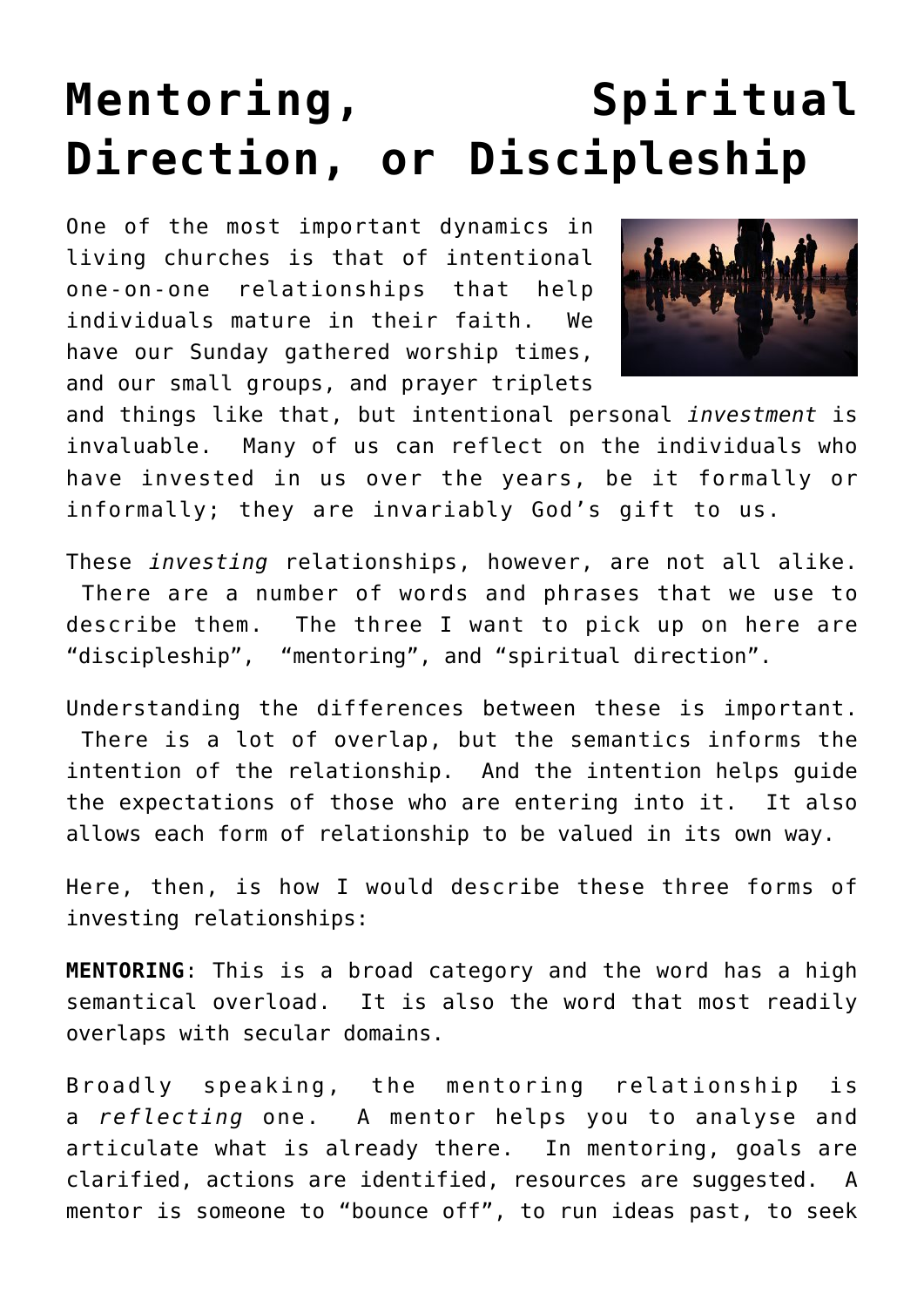advice from, and to approach with questions. They willingly allow their experience to be tapped.

The process is driven and shaped by the person being mentored. The mentor does not direct, and will not even provide accountability unless it is requested. The scope of mentoring can be quite small, focussing on professional life, or a particular issue or obstacle.

**SPIRITUAL DIRECTION:** The key to this form of relationship is in the phrase itself. It is *spiritual* in that it considers life holistically and deeply, and with particular attention to our relationship with God. It explores matters of conscience and calling, prayerfulness and petition.

It is *direction* in that the relationship is "directive." This is not in the sense of a manipulation or domination, but in the sense that a doctor can be directive in pursuit of increased health for the patient. The direction is cooperative and always constructive.

The spiritual direction relationship is about *shared discernment*. The spiritual director assists with selfreflection but also speaks truth from a shared source of inspiration such as Scripture. The director can bring spiritual exercises, or directions to explore: forms of prayer, actions of repentance that need to be considered.

**DISCIPLESHIP:** For many "discipleship" is not easily grasped. It is sometimes an empty phrase that is used as a churchified version of "mentoring" or a hipper version of "spiritual direction." However, the best framework for considering discipleship is "apprenticeship", in the older sense in which a more experienced person shares *life* and *purpose* with an apprentice, not just vocational skills.

Jesus was a discipler. His disciples travelled with him, ate with him, argued with him, and learned from him. Only rarely did he exclude them from his activities and his time.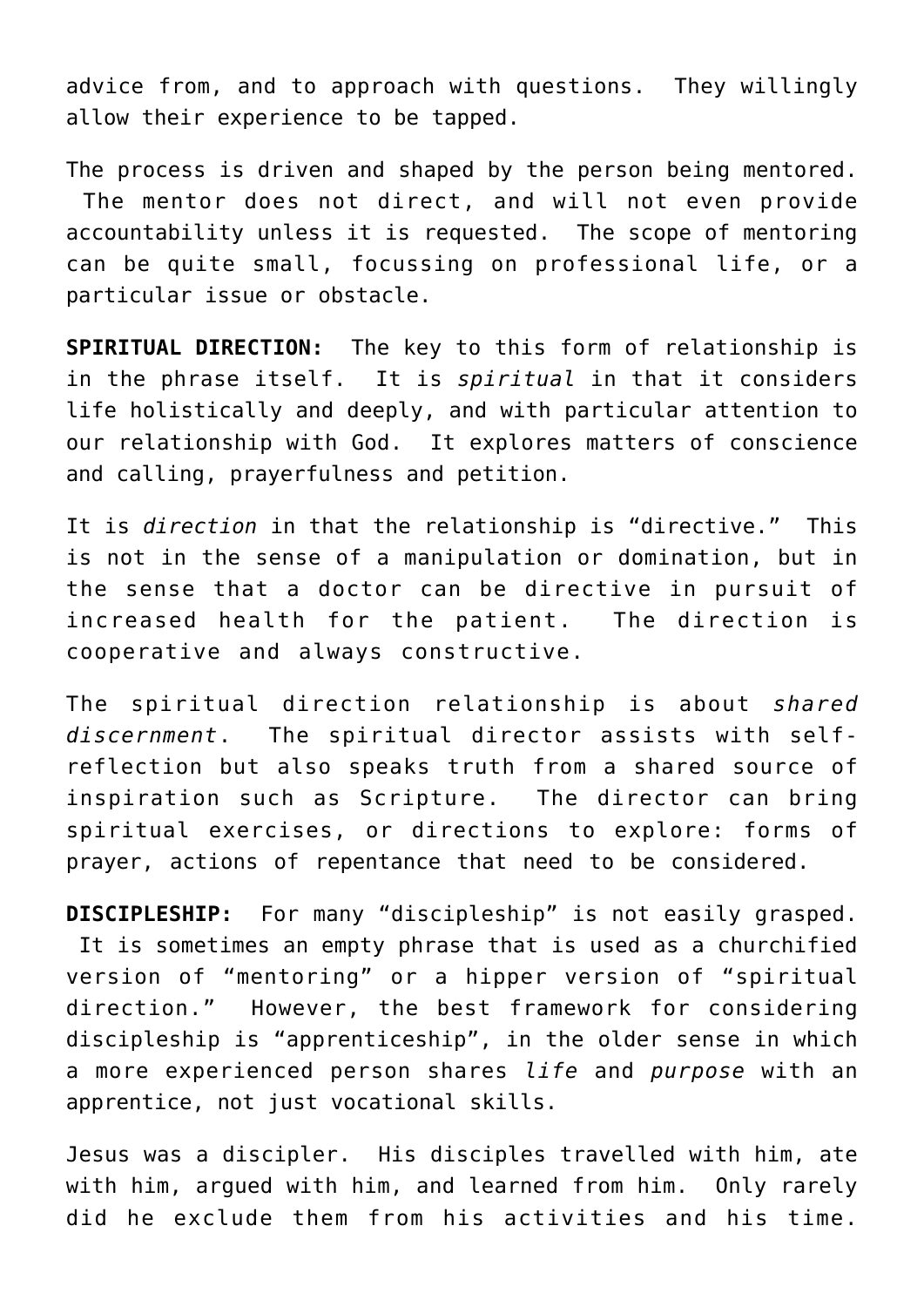Discipleship is about *sharing life.*

The relationship is shaped by vulnerability and openness. A way of life, and necessary skills, are passed on through allowing the other to observe and participate in the inner life that is then expressed outwardly. Vocation is not just about skills but about foundational motivations and values, about *what moves and guides and what is done in response.* Someone who is discipling needs to be willing to open their lives and explain and demonstrate what moves and shapes them. They will find themselves challenged by the relationship, as much as they invest in the other person.

In this way the Christian discipler is not making their own disciples, but disciples of Jesus. They bring another into both the interior and exterior of how they follow Christ, and so bring others into that same "followship" where Jesus is the guide. Paul's *"imitate me as I imitate Christ"* expresses this dynamic. Good discipleship therefore doesn't create dependence, it creates *community at which Christ is the centre.*

Similarly, propagation is *inherent* to discipleship. The sharing of life includes the sharing of the discipling dynamic itself. Discipled people will find themselves discipling others, in their own way. There was wisdom in Jesus' ways, his discipling ended up founding a movement and changing culture.

I am heartened that the Church of England, and Anglicanism in general, is (re)embracing the language of discipleship. The General Synod report, *[Developing Discipleship](https://www.churchofengland.org/media/2144200/gs%201977%20-%20developing%20discipleship.pdf)*, (written by Bp. Steven Croft, soon to be the Bishop of our Diocese of Oxford), approaches it with an understanding of the depths and breadths of what it means. Likewise, when we use the phrase we must realise that it is not about lipservice to a trend, nor even about advancing oneselves: discipleship allows us to put all things, together, at Christ's feet. It is therefore